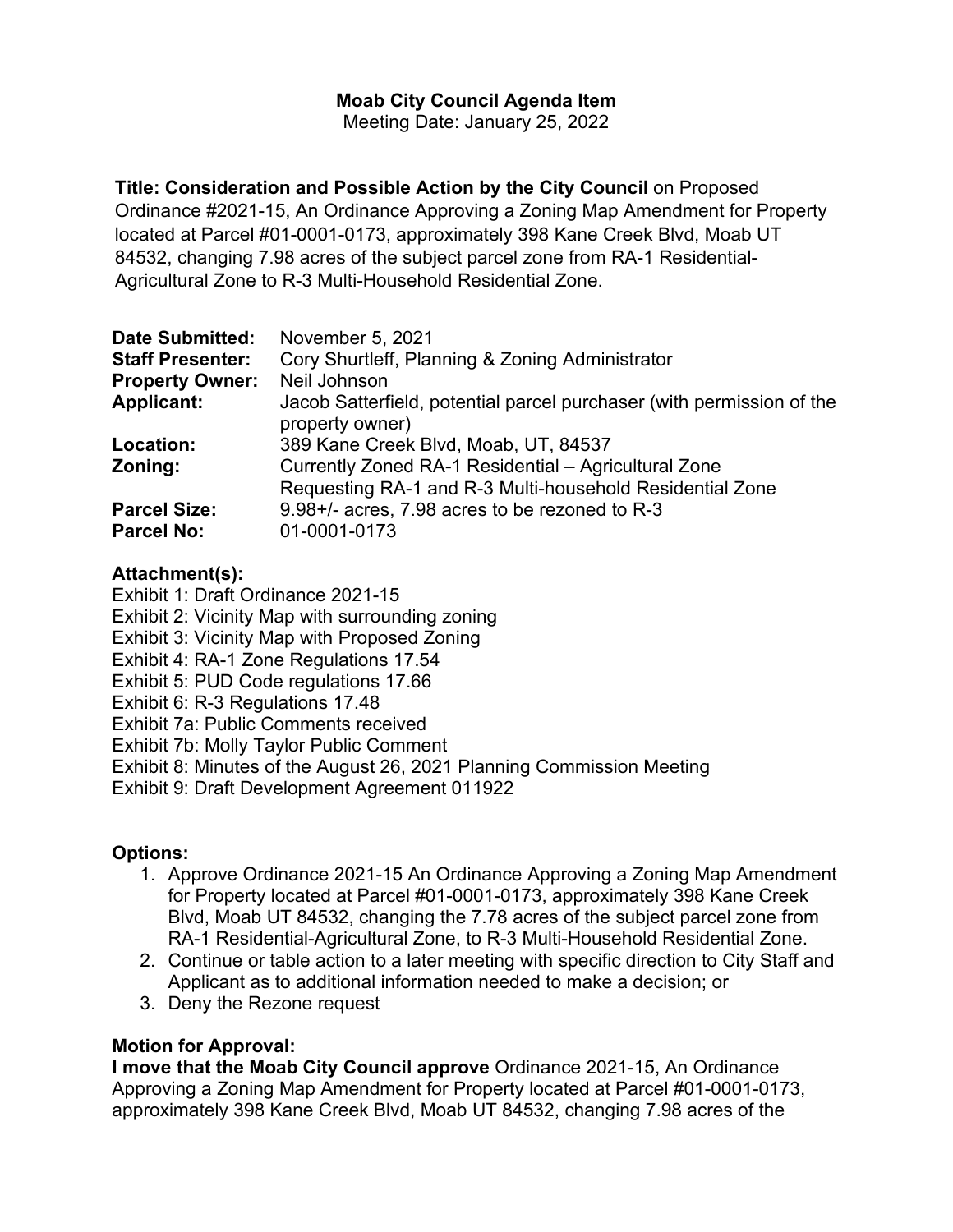subject parcel zone from RA-1 Residential-Agricultural Zone to R-3 Multi-Household Residential Zone.

### **Background:**

Jacob Satterfield, as the applicant, previously submitted a rezone application on March 8, 2021, for the rezone of the entire parcel from RA-1 zone to R-3 zone. This application was reviewed by the Planning Commission on May 13, 2021, and received a positive recommendation to City Council. The City Council reviewed this rezone application on May 25, 2021, and denied the rezone.

A new application for a Rezone for the 9.98 acre parcel located at approximately 389 Kane Creek Blvd was submitted on August 3, 2021. The new application requests that 2 acres remain in RA-1 (that could be split into 2 1-acre parcels).

The remainder of the parcel (7.78) acres is being considered for the rezone. This application for the RA-1 and R-3 zoned parcel was reviewed by City Staff and the Development Review Team. Notice of the public hearing was published as required by the Moab Municipal Code (MMC) and notices were sent to adjacent property owners.

Jacob Satterfield is negotiating with the property owner, Neil Johnson to purchase the property. Mr. Johnson has given Mr. Satterfield permission to file the application for a change to the zoning. There is no specific project being proposed at this time as this request is for a rezone only. If the rezone is granted, the applicant has indicated that he is interested in applying for "entry level housing." The Planning Commission did not review a specific application at this time. The City is not initiating this rezone request. Any property owner can, if they wish, seek to rezone property.

The applicant has provided a sketch plan as an idea of the type and intensity of a project if 7.78 parcel is rezoned to R-3. The Rezone to R-3 is not dependent on a specific plan. Once the property is rezoned, the property owner or potential buyer could propose a different plan that would have to comply with the R-3 zoning. The sketch plan that has been presented shows 174 units in a mix of townhomes and apartments. The maximum possible on the site would be 161 units and would have to provide common area and adequate parking.

The Planning Commission held a public hearing on August 26, 2021 and forwarded a positive recommendation to the City Council.

### **Development Agreement:**

The R-3 Zone does contain a requirement that any of the density be considered affordable for employees working in and around Moab. The City Council has adopted Resolution 33-2021 directing city staff to evaluate zoning in the R-3 and R-4 zones and recommend amendments that would include a requirement for some of the density to be suitable for employee housing.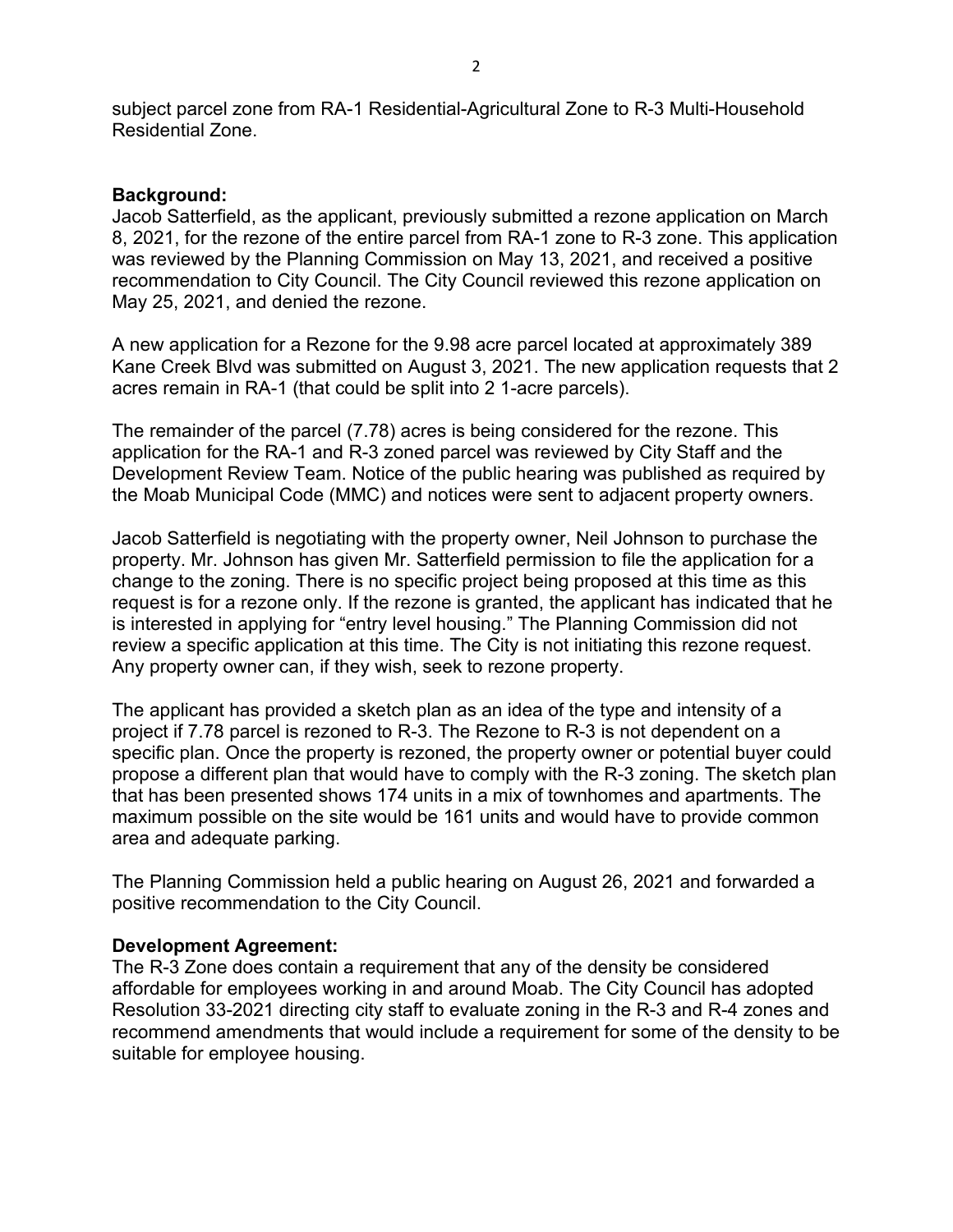The applicant agreed to enter into a Development Agreement between the City and the applicant that states that 33% of the density that is ultimately approved through the Site Plan Review process, will be occupied by "Active Employee Households."

The City retained outside legal counsel to draft such a Development Agreement. The draft agreement was reviewed by City Staff and forwarded to the applicant on November 3, 2021. Mr. Satterfield notified staff that he is willing to sign the agreement as drafted. Prior to this action, the City Council was asked to consider entering into the Development Agreement. The draft agreement is attached as Exhibit 9.

## **Project Summary:**

Parcel Description – The property being considered for rezone has frontage on Kane Creek Blvd. While the County has not assigned an official address since there is no development on the parcel, the address will be 389 Kane Creek Blvd. Exhibit 2 is a location Map. As mentioned, the parcel is 9.98 acres and is currently undeveloped. It is in a pocket of RA-1 Residential-Agricultural Zoning. The character of this pocket of development is primarily larger lots.

There is no City Sewer in this pocket of development and most of the homes have septic tanks for wastewater. Any future development of this parcel would have to hook up to existing city sewer.

The subject parcel has frontage on Kane Creek Drive. Surrounding Zoning includes: RA-1 Residential-Agricultural R-3 Multi-household Residential I-1 Industrial Floodway (Pack Creek) C-3 Central Commercial (across Pack Creek)

Exhibit 2 shows the subject parcel and the existing zoning in the vicinity. The parcel across Kane Creek Blvd is zoned R-3 and contains multifamily units. The Industrial Zone is adjacent to the parcel on the west side. The Pack Creek Floodway borders the property to the east and all other surrounding parcels are RA-1. Exhibit 3 shows the subject parcel with the proposed 2+/- acres of RA-1 zoning, and 7.98+/- acres of R-3 zoning. The applicant is proposing that two acres of the parcel remain RA-1 to provide a low-density buffer along the border of the property that abuts adjacent RA-1 property. The remainder of the parcel is proposed as R-3 zone, which would allow for multihousehold residential development along the Pack Creek Floodway and Kane Creek Blvd.

# **Process: Zoning Map Change Criteria**

Section 17.04.060 of the Moab Municipal Code sets forth criteria to consider when reviewing a Zoning Map Amendment. The criteria are listed below followed by the applicant's response to the criteria (in red). City Staff comments follow the applicant's responses.

*17.04.060 Map amendment and approval criteria. The Planning Commission and City Council shall consider the following criteria in reviewing a proposed map amendment.*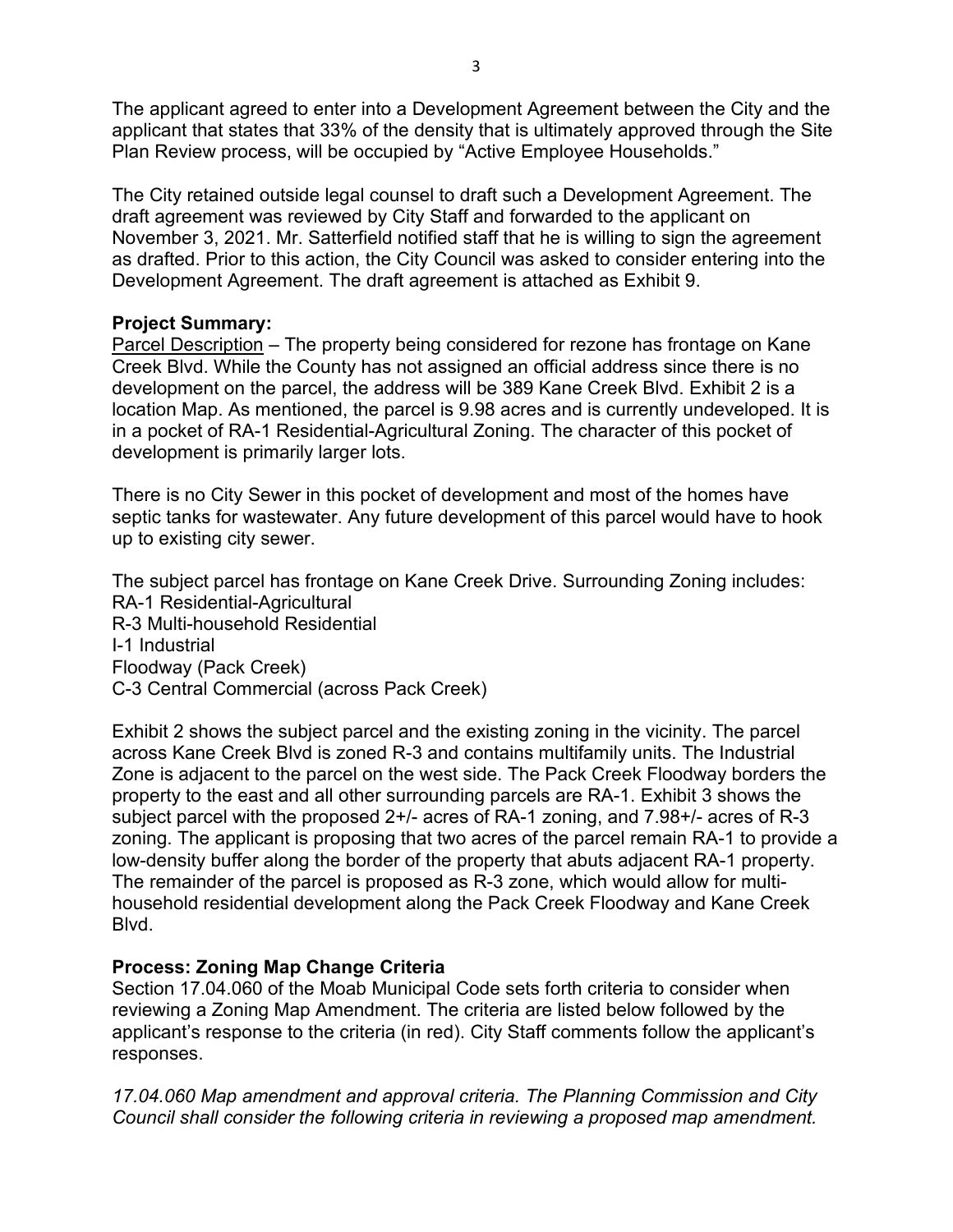*A. Was the existing zone for the property adopted in error? Applicant:* 

*No.*

Staff Comment: No, the existing zone was not likely adopted in error. This area is an enclave of lower density lots.

*B. Has there been a change of character in the area including, but not limited to: the installation of public facilities or new utilities; other approved zone changes; new growth trends; deterioration of existing development; or the need for development transitions?*

#### *Applicant:*

*Yes, the character of the area has changed, including some zone changes, new growth trends and the need for development transitions. We are working with the city to make the character changes as gradual as possible. Where the lot borders 1 acre properties, we are leaving two lots at 1 acre. Where the property borders multi-family units with higher density, we are asking for that zoning to be carried across the street.* 

Staff Comment: Yes, there has been a gradual change of character in the area. Multi-household projects have been, or are planned to be, built in the vicinity.

*C. Is there a need for the proposed zoning within the area or community? Applicant:*

*Absolutely. When local residents are being priced out of the real estate market, when police officers and medical care providers cannot afford to live in the city, there is a desperate need to change the zoning to allow partners who care about the community to bring in housing that meets the city's and community's needs. As explained in the answers to question B it seems clear by market demands that there is without question a need.*

Staff Comment: There is a demonstrated need in the community for a variety of housing types, in particular housing for the employees working in Moab and Grand County.

*D. Is the proposed zoning classification compatible with the surrounding area or uses; will there be adverse impacts; and/or can any adverse impacts be mitigated?*

### *Applicant:*

*Yes, this is compatible with the surrounding area. We border R3 zoning snd R1 zoning at the present and we're asking the city to allow us to place two 1 acre lots as a buffer.*

Staff Comment: There are several zoning districts surrounding the subject parcel. The parcel has been vacant. It is not, however, zoned for Open Space and it is privately owned. The change in zone will likely result in a multi-household product that will generate additional traffic on Kane Creek Blvd.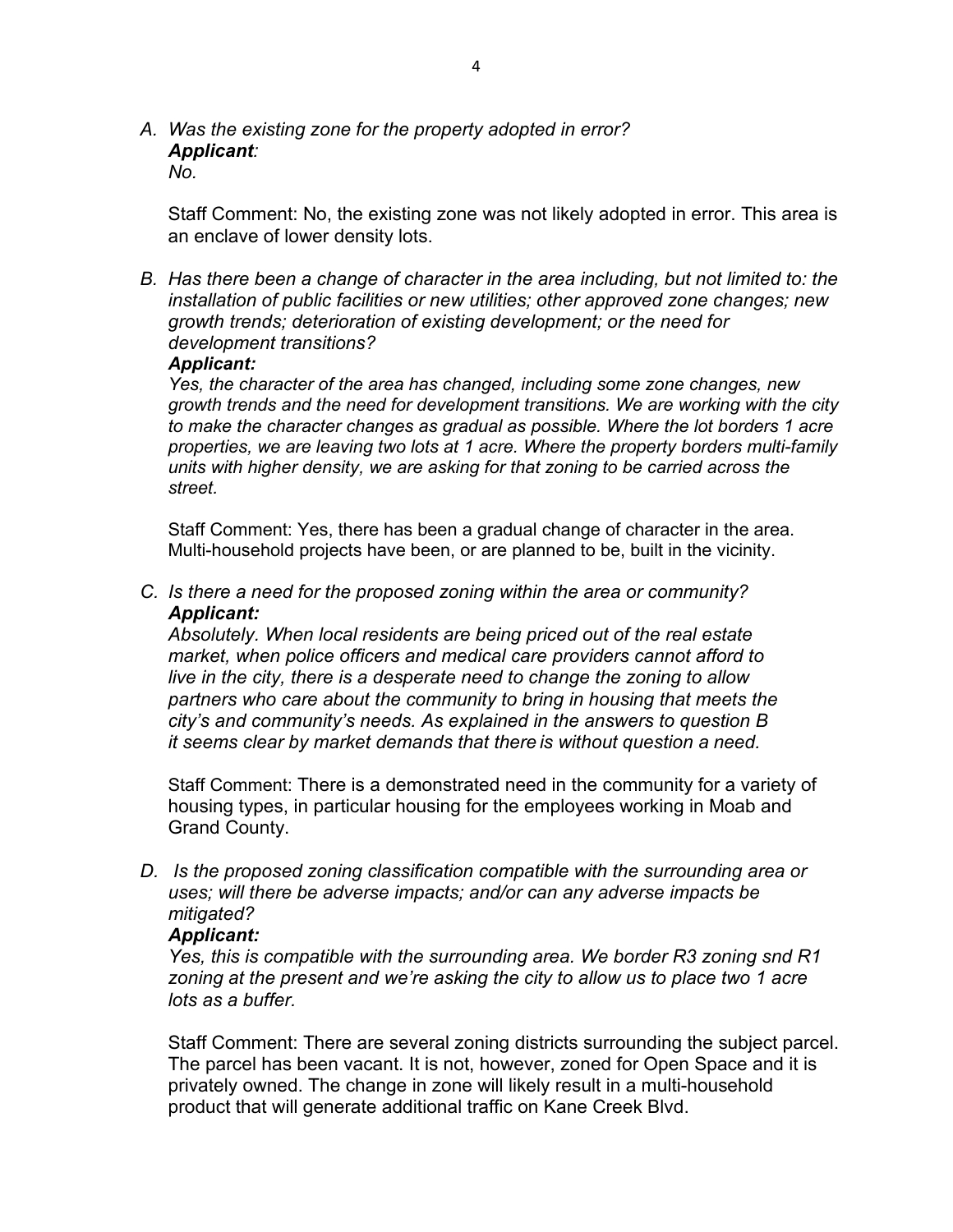*E. Will benefits be derived by the community or area by granting the proposed zoning?*

*Applicant: Absolutely. Besides giving the city a trail connecting the neighborhood to downtown, we will be expanding the sewer line to accommodate future growth. We will be providing homes where local residents, first responders, educators and others in the workforce that are in need are able to afford. Additionally, we are committing to having 1/3 of the property be primary resident restricted.*

Staff Comment: Increased opportunity for housing options would benefit the community's need to available housing stock.

*F. Are adequate facilities available to serve development for the type and scope of development suggested by the proposed zoning classification? If utilities are not available, can they be reasonably extended? Applicant: Yes, with the exception of the sewer line. We will be extending that to provide for the new home construction.*

Staff Comment: There is no sewer that provides service to this parcel, or to many of the surrounding large lots in the vicinity. If/when a project is proposed, the applicant would be required to hook into sewer. See more detail on this constraint in below under Issues for discussion.

*G. Does the application conform with the provisions of the Moab General Plan, the Land Use Code, and applicable agreements with affected governmental entities? Applicant:* 

*From the information we have provided, it appears that it does conform.*

Staff Comment: The submitted application conforms with many provisions of the Moab General Plan and Land Use Code.

## **Public Input:**

The City received a number of public comments prior to and at the Planning Commission Public Hearing that was held on August 26, 2021. Attached as Exhibit 7a, 7b, and 8 include the public comments.

## **Issues for Discussion:**

### Sewer

A specific project has not been applied for at this time. There is a city sewer about 400 feet away from the parcel. To hook into that sewer, the connection would have to cross Pack Creek, most likely via a utility bridge or by tunneling underneath. That permit would require a permit from the Army Corps of Engineers. The applicant would have to contact the city's sewer consultant to determine the feasibility of such a connection, or any alternative connection. They would not be allowed to use septic as an option for a new project. In the long term, there is a proposed South Trunk Line constructed that will come down Kane Creek Blvd. That improvement will not likely occur for five to seven years. An engineer representing the applicant wanted to provide the following information: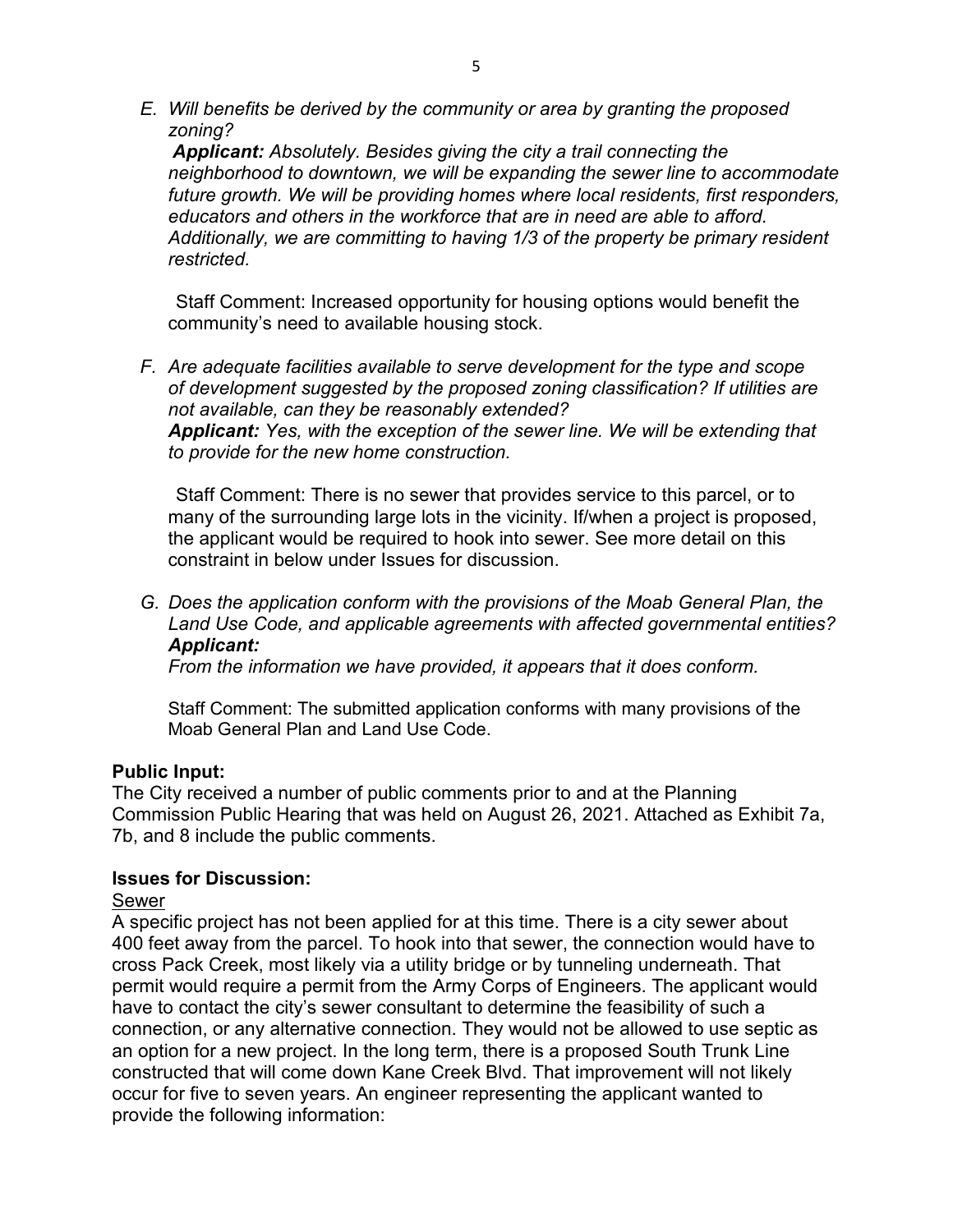*"The applicant for this rezone request pointed out that a comment was received questioning sewer availability. We understand that sewer availability is not immediately relevant to the rezone request, but we thought it would be best to clarify this issue.* 

*While there are no sewer lines on or immediately adjacent to the property, at least two options for sewer connections are available. There are city sewer lines in Kane Creek Boulevard approximately 800 feet southeast of the property. This sewer line flows north and toward 100W crossing W 200 S immediately east of the property, across Pack Creek. If the annexation is approved and a project moves forward, the applicant will work closely with the City Engineer and Sewer Superintendent to determine the best location to tie to the existing mains.*

*If it is determined that the new sewer should tie into the trunk line in W 200 S, a line will be buried under Pack Creek and extend to 200 S. This work is routine and the Army Corps of Engineers (USACE) will be notified. Normally, temporary impacts to waterways such as pack creek for the purpose of utility installation is covered under the USACE Nationwide Permit. This means that the work does not require an individual permit but requires notification with proper dewatering of the work area along with sedimentation control measures*."

### Open Space

This part of the city has been a lower density area which has resulted in open areas. This parcel, however, is privately owned and is not technically preserved as open space. It is a large vacant parcel that has gone undeveloped for many years.

#### **Permitted Use Comparison**

### RA-1 Residential-Agricultural Zone

The property is currently zoned RA-1 Residential-Agricultural Zone (see Exhibit E for Code Section). The intent of the zone is:

### *17.54.010 Objectives and characteristics.*

*The RA-1 residential-agricultural zone has been established for the primary purpose of providing a location where residential development associated with limited numbers of livestock can be maintained. This zone is currently characterized by large lots or tracts of land interspersed by dwellings, barns, corrals and agricultural service buildings used in connection with farming operations. While the zone is thus characterized, it is intended that the land within this zone shall be further developed into a residential environment exclusive of animals and fowl. Builders and developers of property should bear in mind therefore, that primacy is given in this zone to residential development and that the raising of animals and fowl will likely be curtailed as residential development takes place. In order to accomplish the objectives and purposes of this title and to stabilize and protect the essential characteristics of this zone, the following regulations shall apply in the RA-1 residential-agricultural zone. (Prior code § 27-19-1)*

Permitted uses include primarily agricultural uses, but also includes: **Cemeteries** Day care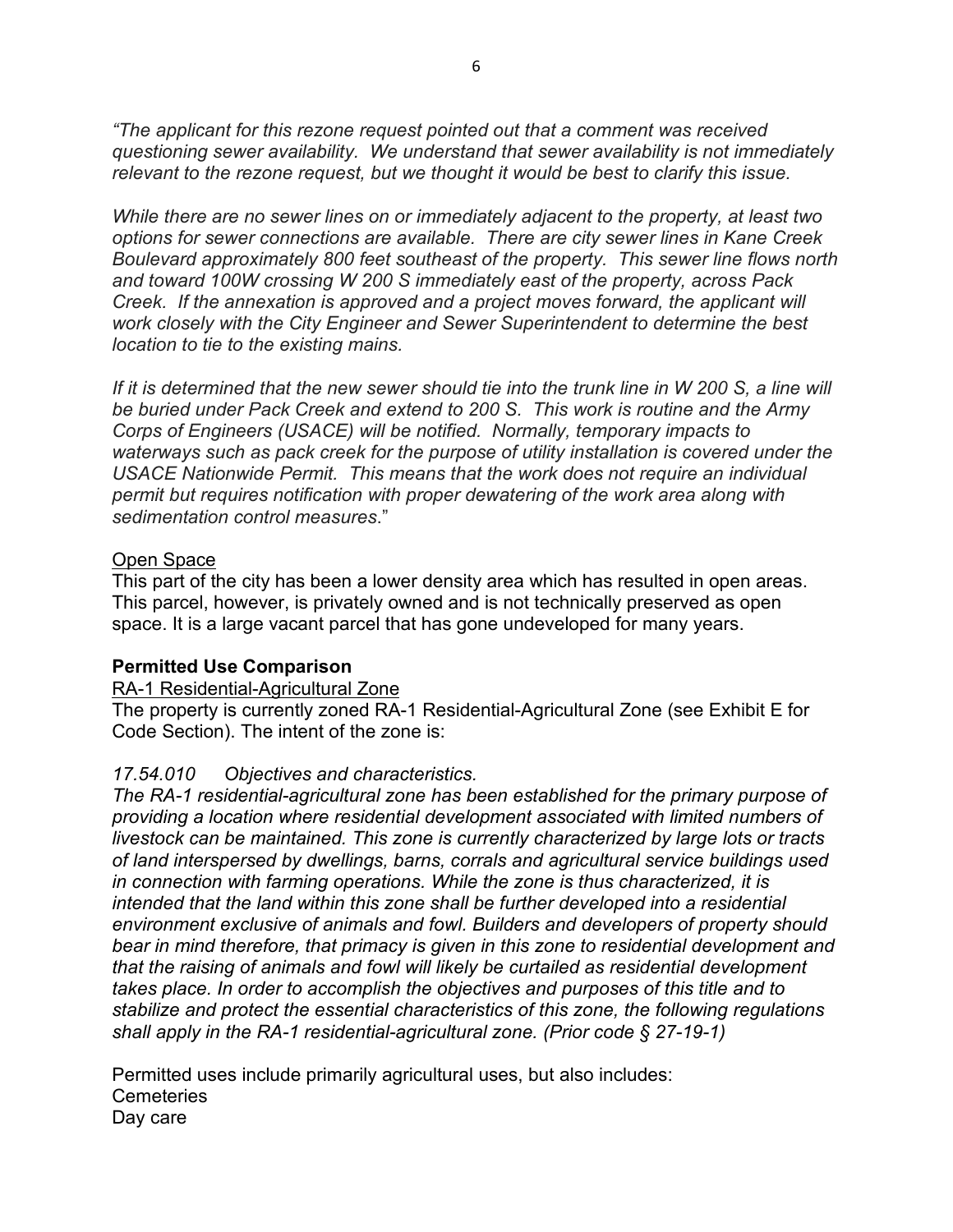Golf courses Group homes Home Occupations One-household dwellings and accessory uses Places of worship Planned unit developments Public facilities Public parks Raising, care and keeping of animals and fowl for household uses **Schools** Utility provider structures Veterinary clinic with kennel

The area requirements are:

### *17.54.030 Area requirements.*

*The minimum building site area shall be one recorded lot or parcel of land not less than one acre in area for each one-household dwelling, day care nursery, or rest home and not less than five acres for each planned unit development. (Ord. 19-13 § 21 (part), 2019; prior code § 27-19-3)*

The ground floor area of any one-household and two-household dwellings shall be not less that one thousand square feet, except in a Planned Unit Development. The Planned Unit Development section of the MMC allows for small scale development to have an allowable density of 8 units per acre in the R-3, R-4 and C-1 Zones. RA-1 zones do not qualify. Large scale planned unit developments require a minimum of 5 acres and the standard allowable density shall be six dwelling units per acre. This applies in the R-1, R-2 and RA-1 Zone.

Exhibit F is MMC 17.66 Planned Unit Developments. There are extensive development standards that would apply under a Planned Unit Development. The maximum density would be about 60 units.

R-3 Multi-household Residential Zone (see Exhibit G).

The proposed zone is R-3 Multi-household Zone. The intent of the zone is as follows:

## *17.48.010 Objectives and characteristics.*

*The objective in establishing the R-3 residential zone is to provide appropriate locations within the City for high density residential development. In general, this zone is located in the central part of the City, adjacent to commercial areas where the impact of vehicular travel and parking is consonant with adjacent use of land, and where multiple dwellings can best be supplied with necessary public facilities. This zone is characterized by more compact development and somewhat higher volumes of traffic than is characteristic of the R-1 and R-2 zones.*

*Representative of the uses within the R-3 zone are one-household, two-household, three-household and four-household dwellings and apartment houses, and related community facilities. However, commercial and industrial uses are prohibited therein.*